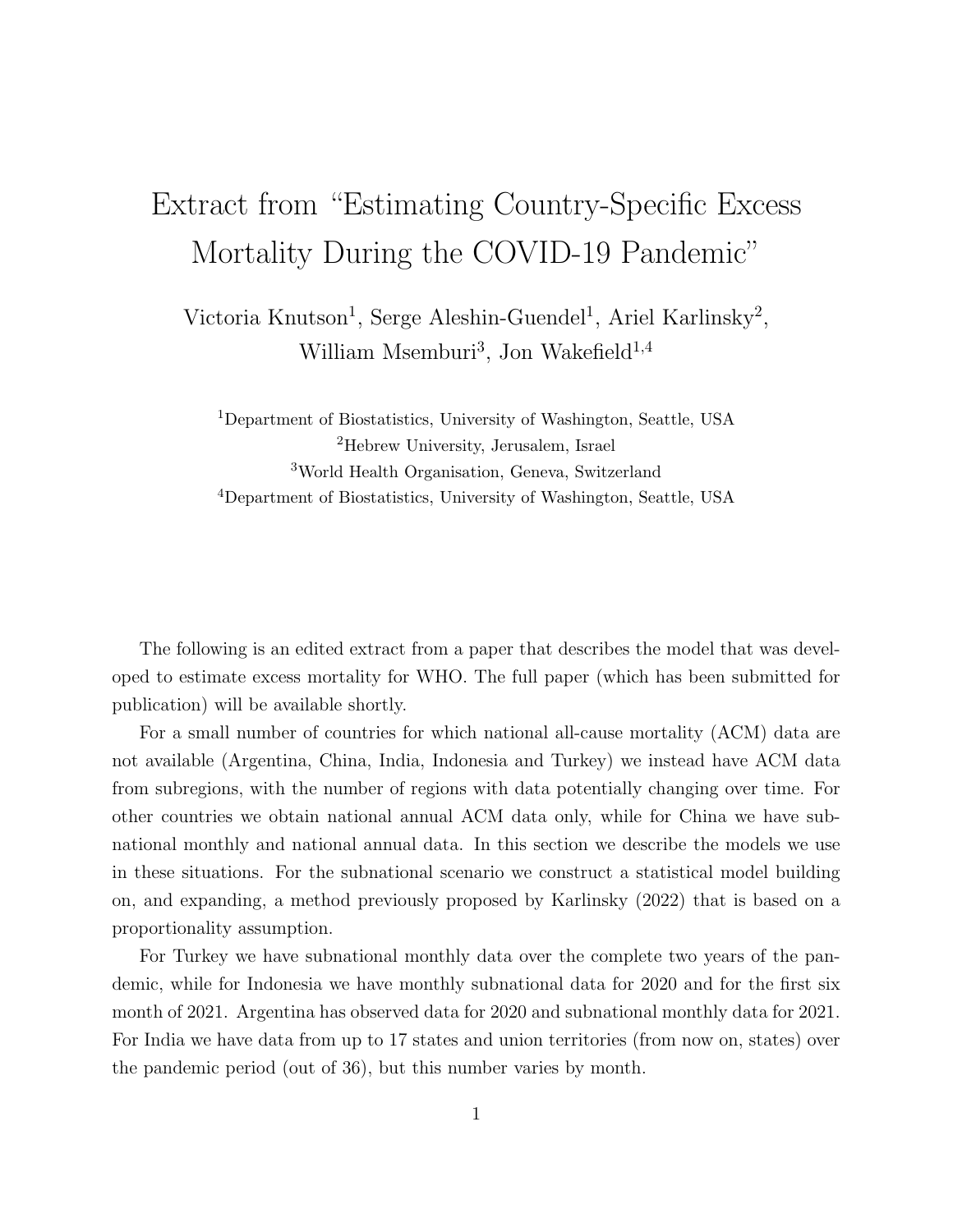We consider the most complex subnational scenario in which the number of regions with monthly data varies by month, using India as an example. For India, we use a variety of sources for registered number of deaths at the state and union-territory level. The information was either reported directly by the states through official reports and automatic vital registration, or by journalists who obtained death registration information through Right To Information requests (the Supplementary Materials of the full paper, contains full details). We stress that for India the global predictive covariate model is *not used* and so the estimates of excess mortality are based on data from India only.

We assume in total that there are up to K regions that contribute data at any time. We develop the model for a generic country. For the historic data in month t we have total death counts along with counts over regions, which we denote as  $Y_{t,k}, k \in K_t$ , so that in period t,  $|K_t|$  is the number of regions that provide data with  $k \in K_t$  being the indices of these areas from  $1, \ldots, K$ . We let region 0 denote all other regions, which are not observed in pandemic times, and  $S_t = \{0, K_t\}$  at time t. To motivate our model, we assume, in month t:

$$
Y_{t,k}|\lambda_{t,k} \sim \text{Poisson}(N_{t,k}\lambda_{t,k}), \qquad k \in S_t,
$$

where  $N_{t,k}$  is the population size, and  $\lambda_{t,k}$  is the rate of mortality. Hence,

$$
Y_{t,+}|\lambda_{t,k}, k \in S_t \sim \text{Poisson}\left(\sum_{k \in S_t} N_{t,k}\lambda_{t,k}\right).
$$

If we condition on the total deaths, we obtain,

$$
\boldsymbol{Y}_t | \boldsymbol{p}_t \sim \text{Multinomial}_{|S_t|}(Y_{t,+}, \boldsymbol{p}_t),
$$

with  $p_t = \{p_{t,k}, k \in S_t\}$ , with

$$
p_{t,k} = \Pr(\text{ death in region } k \mid \text{month } t, \text{ death }) = \frac{N_{t,k} \lambda_{t,k}}{N_{t,+} \lambda_{t,+}},
$$

Our method hinges on this ratio being approximately constant over time. If, over all regions, there are significant changes in the proportions of deaths in the regions as compared to the national total, or large changes in the populations within the regions over time, then the approach will be imprecise. We stress that it is overall deviations for the totality of states that are important – some states may have a greater proportion of deaths during pandemic months, but others may have a smaller proportion. Of course, in practice we do not know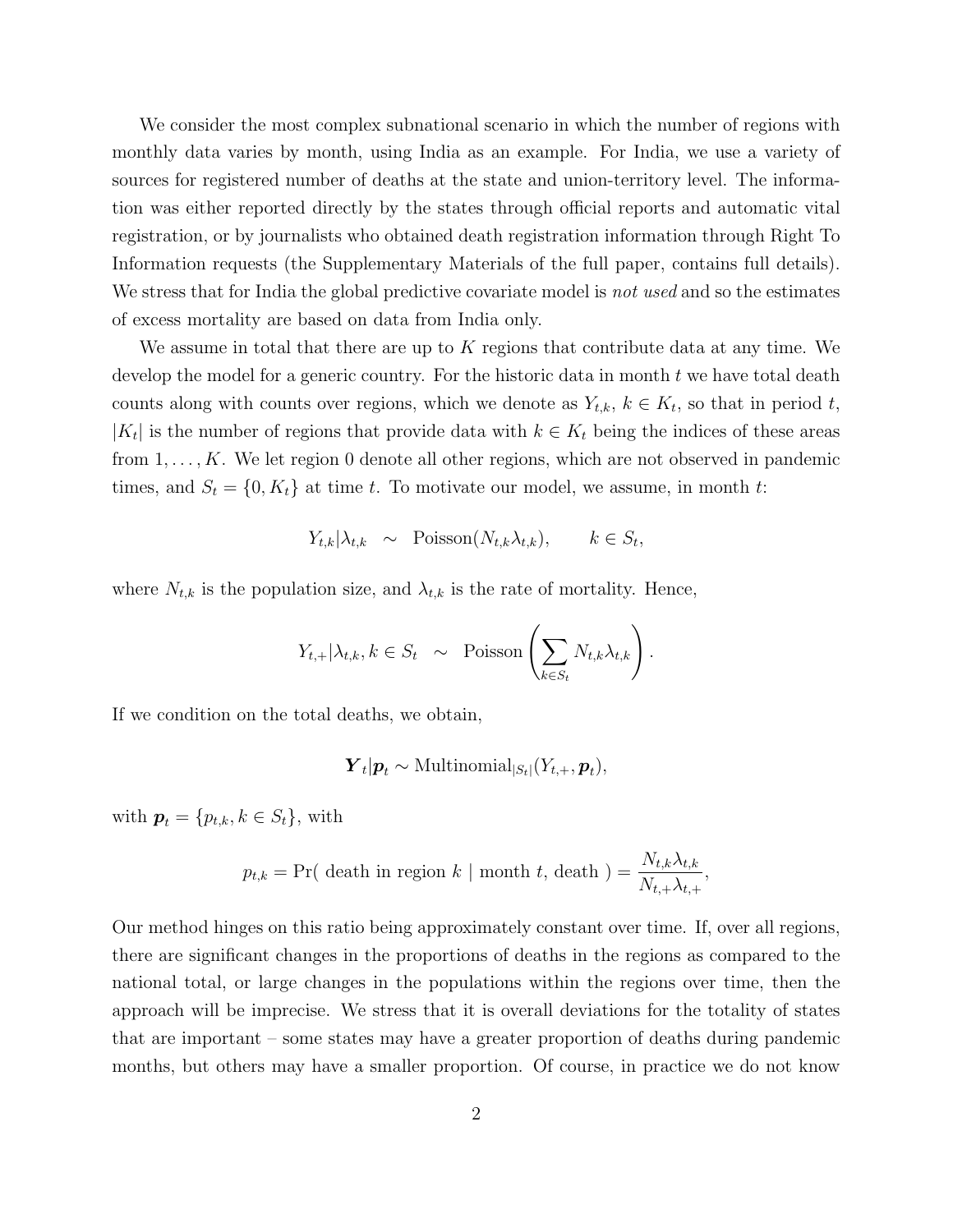for sure whether the assumption remains reasonable over the pandemic. To address this, we carry out extensive sensitivity (for example, we remove different subsets of states and run the model) and cross-validation analyses – these are fully reported in the Supplementary Materials.

We model the monthly probabilities as,

$$
\log\left(\frac{p_{t,k}}{p_{t,K_t+1}}\right) = \alpha_k + e_t, \qquad k \in S_t,
$$
\n(1)

where the  $\alpha_k$  parameters are unrestricted and  $e_t \sim N(0, \sigma_{\epsilon}^2)$ , and we examine the size and temporal structure of the error terms  $e_t$ , to assess the proportionality assumption, at least over the available pre-pandemic period.

To specify the model, we take a multinomial with a total number of categories that corresponds to all regions that appear in the data, K, and specify the likelihood over all months by exploiting the property that a multinomial collapsed over a subset of cells is also multinomial. Hence, in year t we have a multinomial with  $|K_t|+1$  categories with constituent probabilities constructed from the full set of  $K + 1$  probabilities.

To derive the predictive distribution for the total deaths in the pandemic, we abuse notation and let  $Y_{t,1}$  denote the total number of observed subnational deaths at time t, and  $Y_{t,2}$  the total number of unobserved subnational deaths at time t, with  $Y_{t,+} = Y_{t,1} + Y_{t,2}$  being the total (national) number of deaths at time  $t$ . Hence, at time  $t$ ,

$$
Y_{t,1}|p_t, Y_{t,+} \sim \text{Binomial}(Y_{t,+}, p_t),
$$

where  $p_t = \sum_{k \in K_t} p_{t,k}$ . In order to fit the multinomial model in a Bayesian framework and predict the total number of deaths in 2020–2021, we need to specify a prior for  $Y_{t,2}$ or, equivalently, for  $Y_{t,+}$ , where t indexes months in this period. We will use the prior  $p(Y_{t,+}) \propto 1/Y_{t,+}$ , which is a common non-informative prior for a binomial sample size (Link, 2013), and has the desirable property that the posterior mean for  $Y_{t,2}$ , conditional on  $p_t$ , is  $E[Y_{t,2}|p_t] = Y_{t,1}(1-p_t)/p_t$ , i.e., of the same form as the simple frequentist "obvious" estimator, which leads to the naive estimate of the ACM,  $Y_{t,1} + Y_{t,2} = Y_{t,1}/p_t$ .

To give more details for implementation we will use a general result. Suppose

$$
Y_{t,1}|Y_{t,+}, p_t \sim \text{Binomial}(Y_{t,+}, p_t)
$$

$$
p(Y_{t,+}) \propto 1/Y_{t,+},
$$